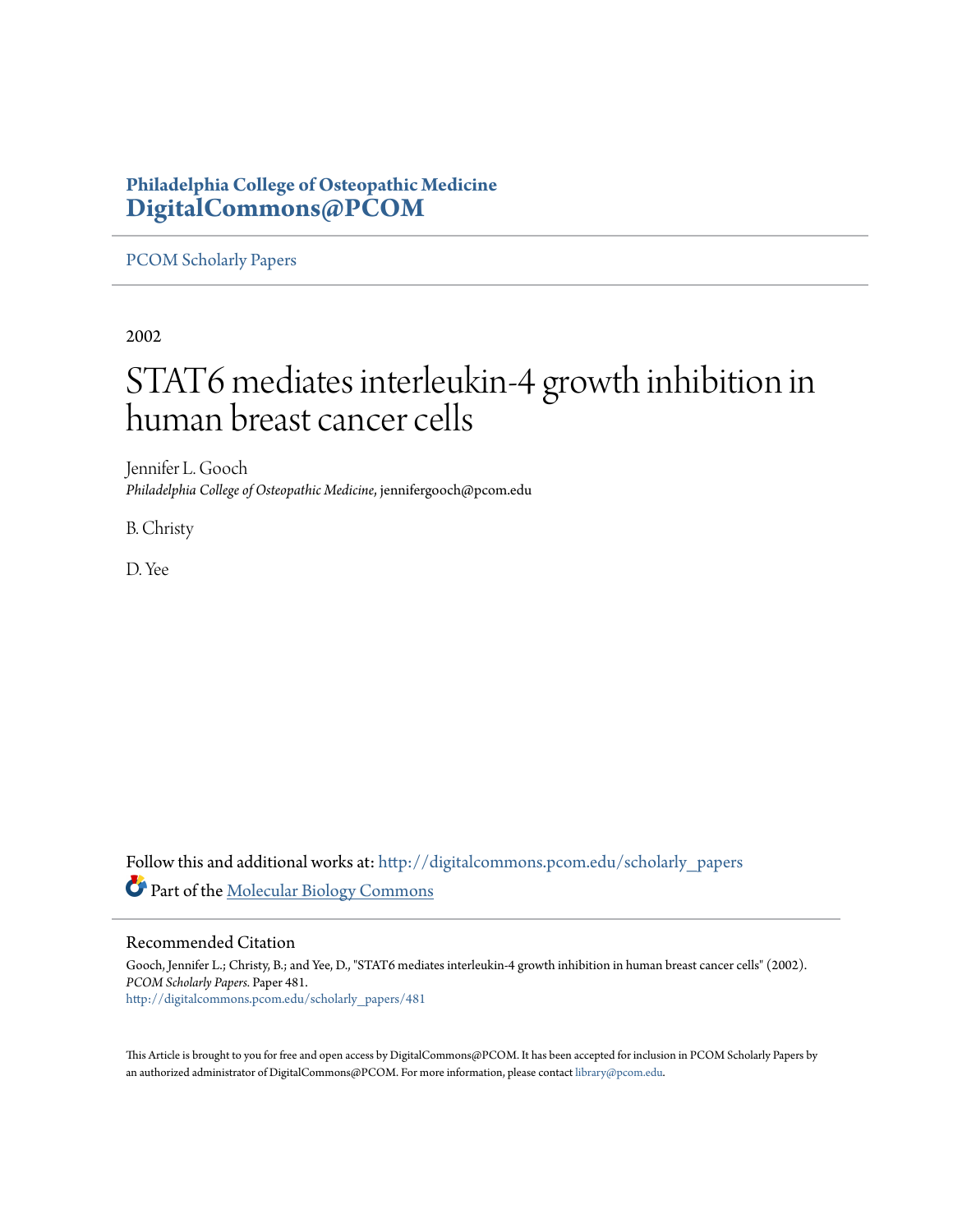Cancer Cells<sup>1</sup>

www.nature.com / neo

Jennifer L. Gooch\*, Barbara Christy<sup>†</sup> and Douglas Yee\*

\*Department of Medicine, Division of Oncology; <sup>†</sup>Department of Molecular Medicine, Institute of Biotechnology, University of Texas Health Science, Center, San Antonio, TX 78284, USA

#### Abstract

In addition to acting as a hematopoietic growth factor, interleukin-4 (IL-4) inhibits growth of some transformed cells in vitro and in vivo. In this study, we show that insulin receptor substrate (IRS)-1, IRS-2, and signal transducer and activator of transcription 6 (STAT6) are phosphorylated following IL-4 treatment in MCF -7 breast cancer cells. STAT6 DNA binding is enhanced by IL -4 treatment. STAT6 activation occurs even after IRS-1 depletion, suggesting the two pathways are independent. To examine the role of STAT6 in IL -4 –mediated growth inhibition and apoptosis, a full length STAT6 cDNA was transfected into MCF -7 cells. Transient overexpression of STAT6 resulted in both cytoplasmic and nuclear expression of the protein, increased DNA binding in response to IL -4, and increased transactivation of an IL -4 responsive promoter. In STAT6 - transfected cells, basal proliferation was reduced whereas apoptosis was increased. Finally, stable expression of STAT6 resulted in reduced foci formation compared to vector - transfected cells alone. These results suggest STAT6 is required for IL -4 – mediated growth inhibition and induction of apoptosis in human breast cancer cells.

Neoplasia (2002 ) 4, 324– 331 doi:10.1038/sj.neo.7900248

Keywords: IL - 4, breast cancer, insulin receptor substrate, STAT6, apoptosis.

#### Introduction

Interleukin - 4 (IL - 4) is a pleiotropic immunoregulatory cytokine that modulates cell surface receptor expression and proliferation of B cells [ 28]. IL -4 acts through a multiunit transmembrane receptor, IL -4R, which is a type II cytokine receptor and lacks intrinsic kinase activity [ 14]. Binding of IL-4, therefore, activates a signal transduction cascade including the janus kinases Jak1 and Jak3, which phosphorylate the cytoplasmic domain of the receptor as well as downstream signaling molecules. Two main pathways are activated in response to IL -4, the insulin receptor substrate - 2 (IRS -2 ) pathway and the signal transducer and activator of transcription 6 (STAT6 ) pathway [ 29]. Activation of IRS -2, and IRS-1 in some cells, leads to association of the p85 subunit of PI-3 kinase and signals for mitogenesis and cell survival [ 8,43]. Phosphorylation of STAT6 leads to formation of STAT6 homodimers and subsequent translocation to the nucleus. STAT6 binds to specific sequences in the promoters of target genes and activates transcription of specific genes including the IgE receptor in B cells [ 25].

Interestingly, IL -4R has been identified on the surface of some solid tumors including murine sarcoma and adenocarcinoma cells [ 31], human renal, melanoma, ovarian [ 26,27], lung [ 38], and breast carcinoma cells [ 27]. In addition, Mat et al. [ 24] reported that IL -4R may be expressed by as many as 30% of primary breast tumor cells.

In contrast to its proliferative action in hematopoietic cells, IL-4 has been shown to have antitumor activity both in vivo and in vitro. Tepper et al. [35] found that tumor cells that were engineered to secrete IL -4 failed to form tumors when reintroduced into mice. Similarly, Golumbek et al. [ 10] found that when IL -4 was transfected into cells derived from a spontaneously arising murine renal carcinoma, expression of IL -4 blocked tumor formation. This observation extended to subsequent challenges with parental, non-IL-4 secreting cells. These results suggested that IL - 4 was mediated a host immune response. However, in vitro experiments also demonstrated that IL -4 directly inhibited the growth of transformed cells including breast, colon, lung, renal, and melanoma carcinoma cell lines in culture [ 2,26,27,36,37]. In addition, we have previously shown that IL-4-mediated growth inhibition of breast cancer cells is associated with induction of apoptosis [ 12]. The signaling pathway responsible for growth inhibition of breast cancer cells has not been fully defined.

The observation that IL-4 treatment inhibits tumor cell growth suggests key molecules in the transduction of the inhibitory signal may be useful in breast cancer therapies. In colon cancer and Burkitt's lymphoma cell lines, it has been suggested that IL - 4 induction of STAT1 is responsible for cell growth inhibition [ 5]. In breast cancer cells, it has been shown that both IRS and STAT6 signaling are required to induce expression of enzymes involved in steroidogenesis [ 7]. We and other groups have shown that activation of IRS - 1 is associated with IL - 4 –mediated growth inhibition

Copyright  $\odot$  2002 Nature Publishing Group All rights reserved 1522-8002/02/\$25.00



Abbreviations: ER $\alpha$ , estrogen receptor  $\alpha$ ; IL-4, interleukin-4; IRS, insulin receptor substrate; SFM, serum - free media; STAT, signal transducer and activator of transcription Address all correspondence to: Douglas Yee, MD, MMC 806, 420 Delaware Street SE, Minneapolis, MN 55455, USA. E - mail: yeexx006@umn.edu

<sup>&</sup>lt;sup>1</sup>This work was supported by Public Health Service (PHS) grant R01CA74285, and PHS Cancer Center Support grant P30CA54174 ( DY ), and DMAD17 - 98 - 1 - 8339 ( JG ). Received 6 December 2001; Accepted 14 February 2002.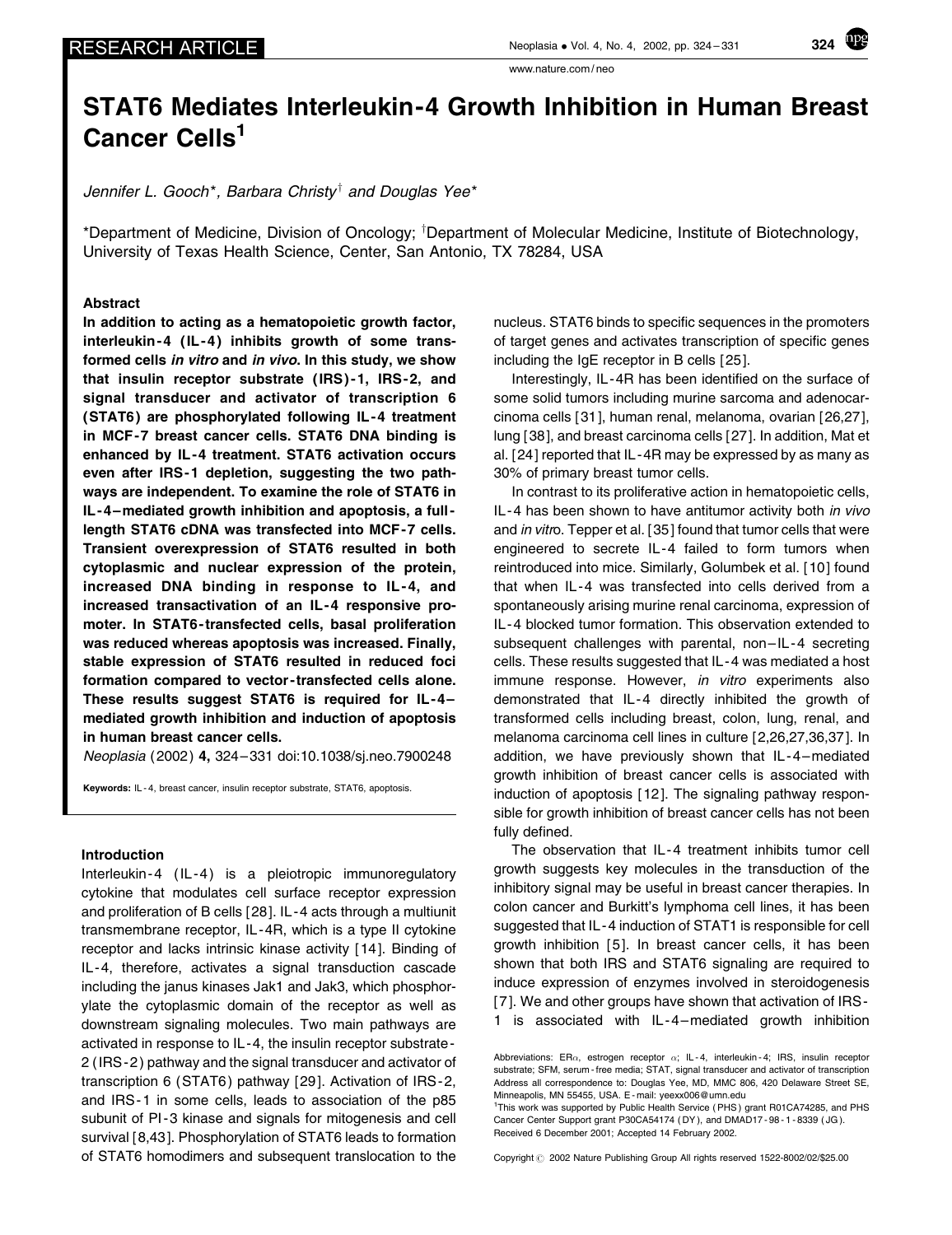[ 12,15,34]. In fact, Jackson et al. [ 15] found that MCF - 7 and other breast cancer cell lines express IRS -2, but activate IRS -1 in response to IL -4. Interestingly, reduction of IRS - 1 mRNA and protein levels in MCF -7 cells did not effect IL -4 – mediated growth inhibition [ 13]. Therefore, in this study, we hypothesize that STAT6 mediates IL -4 – induced growth inhibition and induction of apoptosis. Because STAT6 activation has not been reported in conjunction with IL -4 – induced growth inhibition, we first characterized STAT6 activation and DNA binding in human breast cancer cell lines. Next, we characterized the effect of overexpression of STAT6 on cell localization, DNA binding, and transactivation of an IL -4 responsive promoter. Finally, we evaluated the role of STAT6 in IL -4 –mediated growth inhibition and apoptosis of MCF - 7 breast cancer cells.

#### Materials and Methods

#### **Materials**

MCF -7 cells were provided by C. Kent Osborne (Baylor College of Medicine, Houston, TX ) and were maintained in improved minimal essential medium (IMEM, Gibco, Bethesda, MD ) plus phenol red supplemented with 5% fetal bovine serum (Summit, Ft. Collins, CO ). IL -4 was a gift from Satwant Narula (Schering -Plough Research Institute, Kenilworth, NJ). IRS-1 and IRS-2 antibodies were from Upstate Biotechnology (Lake Placid, NY ), STAT6 Western blotting antibody was from New England Biolabs (Beverly, MA ), and STAT6 antibody used in immunoprecipitation and supershifting was from Santa Cruz Biochemicals (Santa Cruz, CA ). All other reagents were from Sigma unless otherwise noted. Mouse STAT6 (mSTAT6 ) cDNA [ 42] and pKB350luc IL -4 – responsive luciferase construct [ 40] were kind gifts from Dr. Michael Berton (University of Texas Health Science Center, San Antonio, TX ). Antisense STAT6 ( asSTAT6 ) was created by subcloning mSTAT6 into pCDNA3.1 in the reverse orientation. Dr. Paul B. Rothman (Columbia University Health Sciences, New York, NY ) kindly provided the  $\Delta$ STAT6(645) construct [23].

#### Western Blots and Immunoprecipitation

Total cellular protein was extracted using a buffer containing 50 mM Tris –HCl pH 7.4, 2 mM EDTA, 1% NP - 40, 100 mM NaCl, 100 mM Na orthovanadate, 100  $\mu$ g/ml leupeptin, 20  $\mu$ g/ml aprotonin, and 10<sup>-7</sup> M phenylmethylsulfonyl (PMSF). Fifty micrograms of total protein or 250  $\mu$ g of protein immunoprecipitated overnight with antibody followed by 4 hours incubation with protein A agarose was separated by 8% SDS -PAGE.

Following transfer of proteins to nitrocellulose, the membrane was incubated in 5% milk–TBST (0.15 M NaCl, 0.01 Tris –HCl, pH 7.4, and 0.05% Tween 20 ) and then  $immunoblotted$  with anti $-HS-1$   $(1:1000)$ , anti $-HS-2$ (1:100 ), or anti -STAT6 (1:2500 ). HRP - conjugated goat anti-rabbit secondary antibody was added at 1:2000 for IRS blots and HRP - conjugated donkey anti -mouse secondary antibody at 1:5000 was added for STAT6 immunoblotting.

Proteins were visualized by enhanced chemiluminescence (Pierce, Rockford, IL ).

npg

#### Gel Shift

Nuclear extracts were prepared by lysing cells first in a hypotonic buffer consisting of 10 mM HEPES, 1.5 mM MgCl<sub>2</sub>, 10 mM KCl, 0.5 mM DTT, 5  $\mu$ g/ml aprotonin, and 0.5 mM PMSF. Nuclear pellets were then briefly centrifuged and resuspended in one half volume low - salt buffer (20 mM HEPES, 1.5 mM MgCl<sub>2</sub>, 20 mM KCl, 25% glycerol, 5 mM EDTA, 0.5 mM DTT, 20  $\mu$ g/ml leupeptin, 5  $\mu$ g/ml aprotonin, and 0.5 mM PMSF) and one half volume high-salt buffer (20 mM HEPES, 1.5 mM  $MgCl<sub>2</sub>$ , 0.12 M KCl, 25% glycerol, 5 mM EDTA, 0.5 mM DTT, 20  $\mu$ g/ml leupeptin, 5  $\mu$ g/ml aprotonin, and 0.5 mM PMSF) for 30 minutes on ice. Extracts were centrifuged for 30 minutes at  $4^\circ$  and the protein concentration of the resulting extracts was determined. Ten micrograms of nuclear proteins were then added to a reaction mixture containing 6  $\mu$ l buffer A (10 mM HEPES,  $pH$  7.9, 1.5 nM  $MgCl<sub>2</sub>$ , 0.2 mM PMSF, and 0.5 mM DTT) containing 0.5  $\mu$ g poly DI/DC, and 12  $\mu$ l of sample extracts to volume in buffer C (20 mM HEPES, pH 7.9, 20% glycerol, 0.2 mM EDTA, 100 mM KCl, 0.2 mM PMSF, and 0.5 mM DTT ). Two microliters of labeled probe corresponding to the STAT6 binding site from the  $Fc\gamma R1$  gene promoter (AGCTTGTATTTCCCAGAAAAGGGATC) was added at room temperature for 15 minutes. Samples were run on 4% native acrylamide gels in 0.5% Tris – boric acid –EDTA buffer for approximately 3 hours. Gels were then dried and exposed to film overnight.

#### Immunofluorescence

MCF-7 cells were transfected overnight with 1  $\mu$ g of pcDNA or mSTAT6 using Fugene transfection reagent (Boehringer Mannheim, Indianapolis, IN ) according to the manufacturer's instructions. The next morning, 10,000 cells from each transfected dish were seeded into two wells of an eight -well chamber slide and allowed to express for 48 hours. Slides were fixed with 70% methanol and allowed to air dry for 15 minutes. Slides were then rehydrated in PBS-0.1% BSA for 15 minutes followed by blocking with anti-mouse immunoglobulin for 30 minutes at room temperature. Ten micrograms per well of STAT6 antibody (New England Biolabs ) was added for 30 minutes at room temperature, followed by three 5 -minute washes with PBS – 0.1% BSA. Ten micrograms per well fluorescein - conjugated anti-mouse secondary antibody was added for 30 minutes at room temperature followed by three 5 -minute washes with PBS-0.1% BSA. Slides were prepared with Crystal mount (Biomeda, Foster City, CA) and covered with glass coverslips before examination by fluorescent microscopy.

#### Luciferase Assays

COS -7 cells were plated in triplicate in DMEM+ 5% FCS at  $2.5\times10^5$  cells in six-well plates and transfected the next day. Briefly, cells were washed once with PBS, and transiently cotransfected with 1  $\mu$ g of pKB350luc construct plus 0.1  $\mu$ g of pSV $\beta$ -gal using Fugene transfection reagent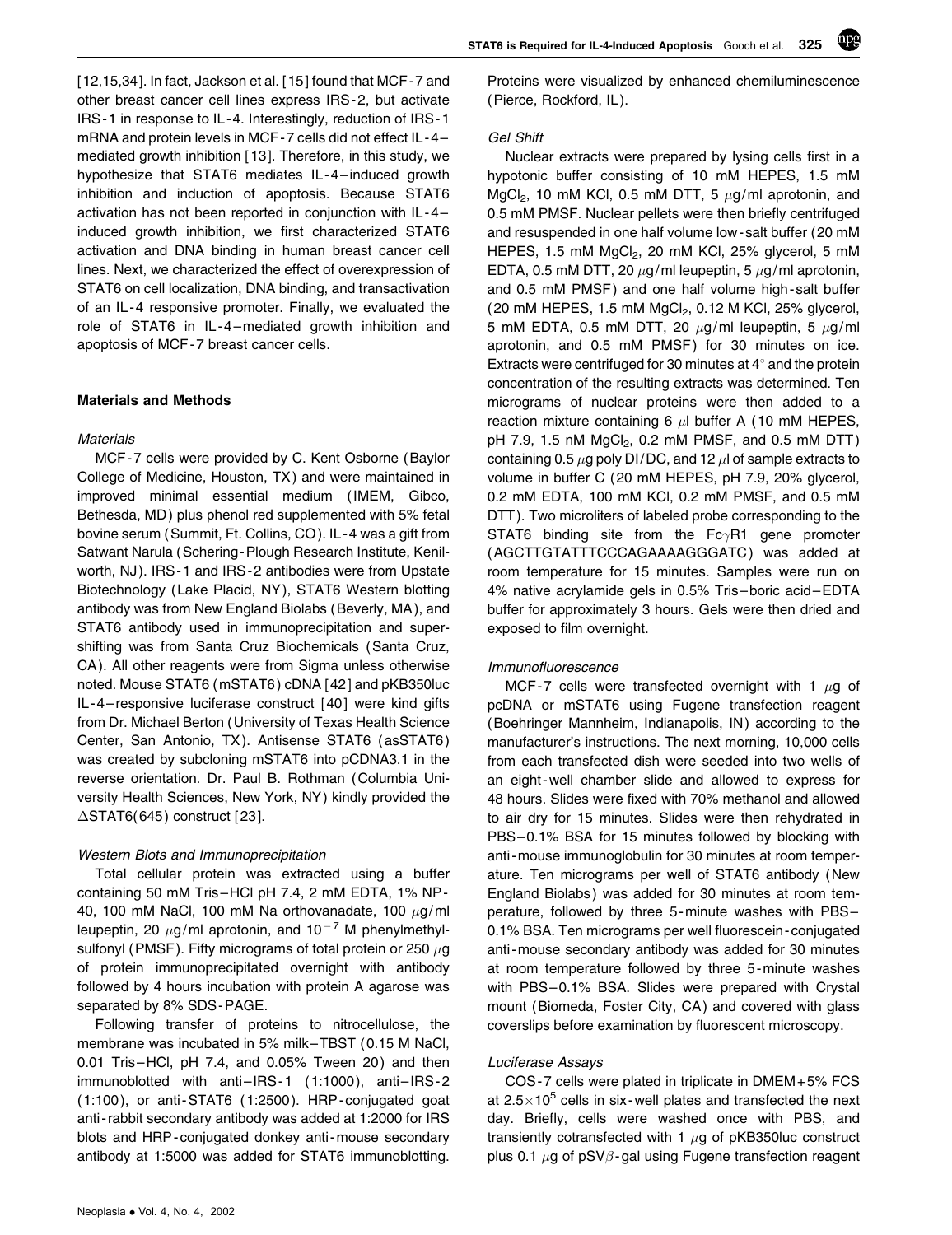

Figure 1. IL-4 treatment results in phosphorylation of IRS-1, IRS-2, and STAT6 in MCF-7 breast cancer cells.  $(A)$  MCF-7 cells were untreated  $(-)$ or treated with IL - 4 (10 ng/ml)  $(+)$  for 10 minutes. Total cell lysates (total) or immunoprecipitate lysates (IRS-1, IRS-2, and STAT6) separated by SDS-PAGE and then immunoblotted with anti - phosphotyrosine antibody. Total cell lysates were also immunoblotted with antibodies to IRS - 1, IRS - 2, and STAT6 to show the amount of representative protein in the lysates ( lower panels ). Data shown are representative of three independent experiments.  $(B)$  To degrade IRS-1, MCF-7 cells were incubated in SFM in the absence (  $-$  ) or presence ( + ) of IGF - I for 24 hours. Cells were then treated with IL - 4 ( 10 ng / ml) for 10 minutes and levels of IRS-1 and STAT6 in total cell lysates were determined by immunoblotting. Phosphorylated STAT6 was detected by immunoprecipitation with anti-STAT6 antibody followed by anti-phosphotyrosine immunoblotting. Data shown are representative of three independent experiments.

(Boehringer Mannheim) according to the manufacturer's instructions. For some experiments, increasing amounts of mSTAT6 cDNA plus empty vector to normalize the total amount of DNA were transfected along with 0.1  $\mu$ g of pSV $\beta$ gal using Fugene transfection reagent. Transfected DNA was left on cells overnight. The next morning, media were changed to control medium or medium containing 50 ng/ml IL -4 for 24 hours. Cells were harvested and luciferase activity was measured using the luciferase assay system (Promega, Madison, WI) according to the manufacturer's instructions.  $\beta$ -Gal activity was measured as described by Rouet et al. [ 33]. To correct for differences in transfection efficiency, luciferase values were divided by the appropriate  $\beta$ -gal value in the same sample to achieve relative luciferase units.

#### Single -Cell Proliferation Assay

The single - cell proliferation assay used in this study was previously described [ 16,21]. MCF -7 cells were plated in DMEM + 5% FCS at  $2.5\times10^5$  cells per well in six-well plates and transfected the next day. Cells were washed once with PBS, and transiently cotransfected with 5  $\mu$ g of each expression construct plus 0.5  $\mu$ g of pSV $\beta$ -gal using Fugene

transfection reagent according to the manufacturer's instructions. Transfected DNA was left on cells overnight. The next day, each well was divided into two 10-cm plates and allowed to recover overnight. The next morning, media were changed to control (SFM) or 10 ng/ml IL-4 for 48 hours.



Figure 2. STAT6 DNA binding activity is induced by IL - 4 in breast cancer cell lines. (A) MCF-7 cell nuclear extracts were incubated with labeled probe corresponding to the STAT6 binding site in the  $Fc<sub>1</sub>$  gene promoter. Anti-STAT6 or irrelevant antibodies ( anti - ER ) were added to the same reactions to produce a supershifted complex. ( B ) Breast cancer cells were treated with IL-4 (10 ng/ml) for 30 minutes. Nuclear extracts were isolated and 10  $\mu$ g of protein were incubated with labeled probe. Data shown are representative of three independent experiments.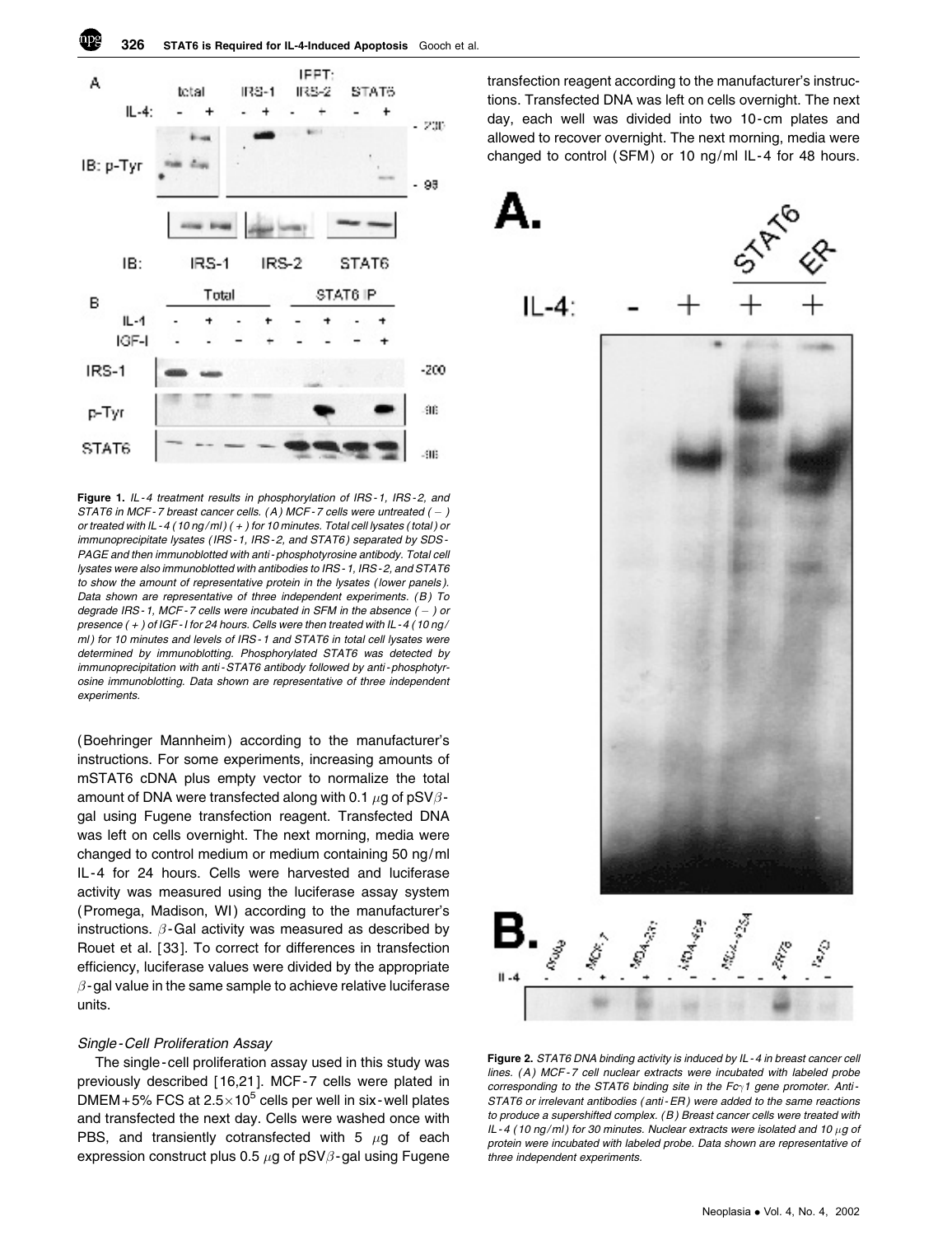STAT6 is Required for IL-4-Induced Apoptosis Gooch et al. 327

Cells were then washed with  $1 \times$  PBS, fixed in 3.7% formaldehyde for 15 minutes at room temperature, and then incubated in X -gal buffer overnight. Buffer was removed and cells were washed three times with  $1 \times PBS$  and then cells were examined by microscopy.

#### Focus Formation Assay

MCF-7 cells were plated at  $1.0\times10^6$  cells per 10-cm dish and transfected the next day. Ten micrograms total of DNA (pcDNA or mSTAT6 ) was transfected. The next day, cells were transferred to 150-cm dishes and allowed to adhere overnight. The following day, selection was begun using 450 ng/ml G418. Selection was continued for 3 weeks and then resulting foci were stained with 0.1% crystal violet.

А.



в.



#### Results

# Activation of Signaling Molecules by IL -4 in Human Breast Cancer Cells

npg

We first examined which signaling molecules were activated by IL -4 in human breast cancer cells. Treatment of MCF -7 cells with IL -4 resulted in detection of an approximately 180 - kDa tyrosine phosphorylated protein in total cell lysates (Figure 1A. ). As this band is similar in size to the IRS proteins, we immunoprecipitated both IRS-1 and IRS -2 from whole - cell lysates and then used anti -phosphotyrosine immunoblotting to detect phosphorylation. We found that IRS -1 is heavily phosphorylated whereas IRS - 2 is only minimally phosphorylated after IL -4 treatment (Figure 1A). This is in contrast to hematopoietic cells where IL -4 treatment predominantly activates IRS -2 [ 41], but consistent with the previous finding that IRS -1 is the predominant substrate for IGF-I, insulin, and IL-4 in ER $\alpha$  positive breast cancer cells [ 15]. In addition to IRS - 1 and IRS -2, IL -4 has been reported to activate the transcription factor, STAT6. Therefore, we examined activation of STAT6 by immunoprecipitation followed by anti -phosphotyrosine immunoblotting. We found that IL -4 treatment resulted in activation of STAT6 in MCF-7 cells (Figure 1A). Treatment of MCF-7 cells with IL -4 did not cause changes in the level of total IRS-1, IRS-2, or STAT6 (Figure 1A).

As both IRS-1 and STAT6 have been reported to interact with the IL-4R $\alpha$  chain [29], we next determined if activation of IRS -1 and STAT6 by IL - 4 was independent of one another. We took advantage of a previous observation in our laboratory that IGF -I treatment can induce degradation of IRS -1 within 24 hours [ 19]. To reduce levels of IRS - 1, we pretreated MCF-7 cells in serum-free media (SFM) alone or SFM plus IGF-I for 24 hours and then exposed the cells to IL -4 for 10 minutes. IRS -1 protein levels were analyzed by immunoblotting and found to be decreased to an undetectable level by IGF -I treatment (Figure  $1B$ ). STAT6 phosphorylation by IL-4 in the

Figure 3. STAT6 overexpression increases IL - 4 – mediated DNA binding and promoter activity. (A) STAT6 expression was detected by immunofluorescence with anti - STAT6 antibody followed by fluorescein - conjugated anti mouse secondary antibody in untransfected MCF-7 cells (a) and cells transfected with pcDNA (b) or mSTAT6 (c). Cells overexpressing mSTAT6 are indicated with arrows. Data shown are representative of three independent experiments. Equal magnification ( $40\times$ ) is shown in each panel. (B) MCF-7 cells transiently transfected with 10  $\mu$ g pcDNA or mSTAT6 were treated with increasing amounts of IL - 4. Nuclear extracts were prepared and then 10  $\mu$ g of each nuclear extract was incubated with labeled probe. Data shown are representative of two independent experiments. (C) COS-7 cells were transfected in triplicate with pKB350luc,  $\beta$ -gal expression construct, and vector alone (pcDNA), wild-type mSTAT6, or antisense mSTAT6 ( asSTAT6 ). After 12 hours, media was changed and cells were incubated in the absence ( – ) or presence ( + ) of IL - 4 (50 ng/ml). Luciferase and  $\beta$  gal activities were determined 24 hours later. Results are expressed as relative luciferase activity, which is defined as luciferase divided by  $\beta$ -gal activity in the same sample. Error bars represent the mean of triplicate samples  $\pm$  SEM. (D) Increasing amounts of mSTAT6 were transfected in triplicate into COS-7 cells treated with IL-4 (50 ng/ml). Luciferase was measured and normalized to  $\beta$ -gal activity in the same samples. Error bars represent the mean of triplicate samples  $\pm$  SEM. Data shown are representative of three independent experiments.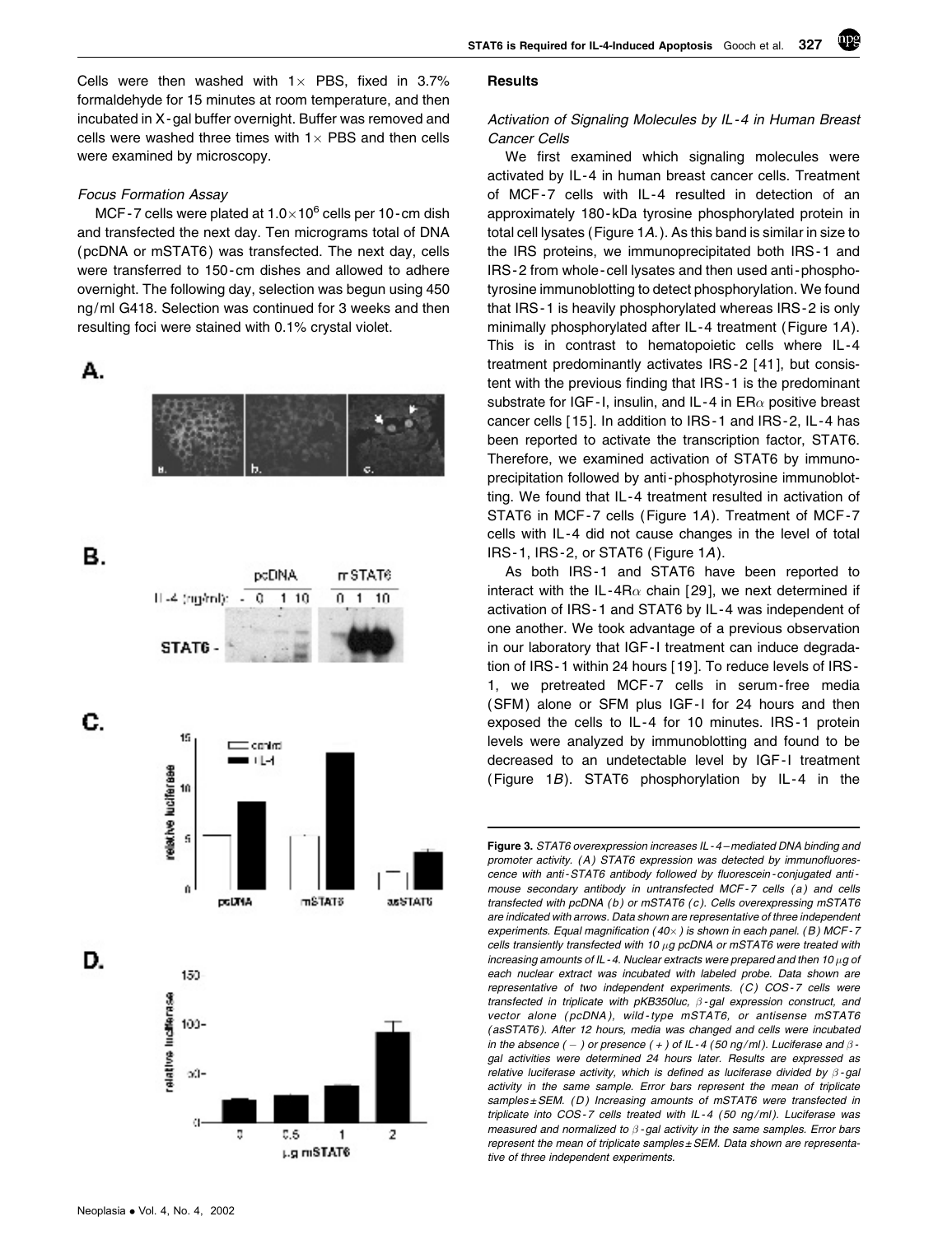absence of IRS -1 was then determined by immunoprecipitation of STAT6 followed by anti -phosphotyrosine immunoblotting. Phosphorylated STAT6 protein was detected following IL -4 treatment either in the presence or absence of IRS-1 (Figure 1B). In addition, phosphorylated STAT6 protein was detected in MDA -MB -231 and MDA -MB - 435A cells, neither of which phosphorylate IRS -1 in response to IL-4 (data not shown).



# Characterization of STAT6 Expression and Activation in Breast Cancer Cells

We have previously shown that inhibition of IRS -1 protein by antisense expression reduced IGF-I-mediated proliferation and protection from apoptosis but had no effect on IL - 4–mediated growth inhibition [ 13]. Because IL -4 treatment induced phosphorylation of STAT6 in addition to IRS -1, we speculated that STAT6 might function to mediate IL -4 – induced growth effects in breast cancer cells. To test this hypothesis, we first examined IL-4–mediated STAT6 DNA binding activity in breast cancer cell lines. We found that IL -4 treatment of MCF -7 cells resulted in the formation of a protein–DNA complex, which was supershifted by STAT6 antibody, but not by an unrelated antibody to the ER $\alpha$ (Figure 2A). As shown in Figure 2B, we then examined STAT6 DNA binding in a panel of breast cancer cell lines and found that IL -4 activated STAT6 binding in all cells tested (although at a very low level in MDA -MB -435A cells ) and that the level of activation was consistent with our previously published result of IL -4R mRNA expression in the same cell lines [ 12].

To examine the role of STAT6 in IL -4 –mediated growth effects, we transiently overexpressed a full - length murine STAT6 cDNA (mSTAT6 ) in MCF -7 cells. STAT6 expression was detected by immunofluorescence using anti-STAT6 antibody followed by a fluorescein - conjugated anti -mouse secondary antibody. Cells either untransfected or transfected with vector alone showed uniform staining, which was primarily cytoplasmic (Figure 3A, panels (a) and (b), respectively ). Following transient transfection with mSTAT6 some cells showed intense staining in both the cytoplasm and nucleus consistent with over expression of mSTAT6 (Figure 3A, panel  $(c)$ ). Next, we determined if transient overexpression of mSTAT6 affected IL -4 –mediated STAT6 DNA binding in MCF-7 cells. Figure 3B shows that MCF-7 cells transiently transfected with vector alone (pcDNA ) respond to increasing amounts of IL -4 with increased STAT6 DNA binding and overexpression of mSTAT6 dramatically increased the amount of IL -4 –mediated STAT6 DNA binding.

To determine if overexpression of mSTAT6 resulted in increased transactivation of an IL -4 – responsive promoter we examined transcriptional activation of murine  $\gamma$ 1

Figure 4. STAT6 mediates growth inhibition and apoptosis in MCF-7 cells. (A) MCF-7 cells were transfected with pcDNA or mSTAT6 along with  $\beta$ -gal expression construct as an indicator of transfection in a 10:1 ratio. Cells were treated with IL - 4 for 48 hours, fixed with 3.7% formaldehyde, and then stained with X-gal to identify transfected cells. Colonies of blue cells were counted as a measure of proliferation of transfected cells. Error bars represent the mean of three independent experiments ± SEM. \*\*P < 0.001 ( two - way ANOVA ) for mSTAT6 control versus pcDNA control. (B) Cells were transfected with pcDNA, mSTAT6, or  $\Delta$ STAT6(645) as described in (A) and the percentage of blue cells that had apoptotic morphology was measured. Error bars represent the mean of three independent experiments  $\pm$  SEM. (C) MCF-7 cells were transfected with pcDNA, mSTAT6, and then cultured in the presence of neomycin for 3 weeks. Resulting foci were stained with 0.1% crystal violet and then counted in triplicate. Error bars represent the mean of triplicate counts  $\pm$  SEM. Data shown are representative of three independent experiments. \*P<0.05 (Student's t-test).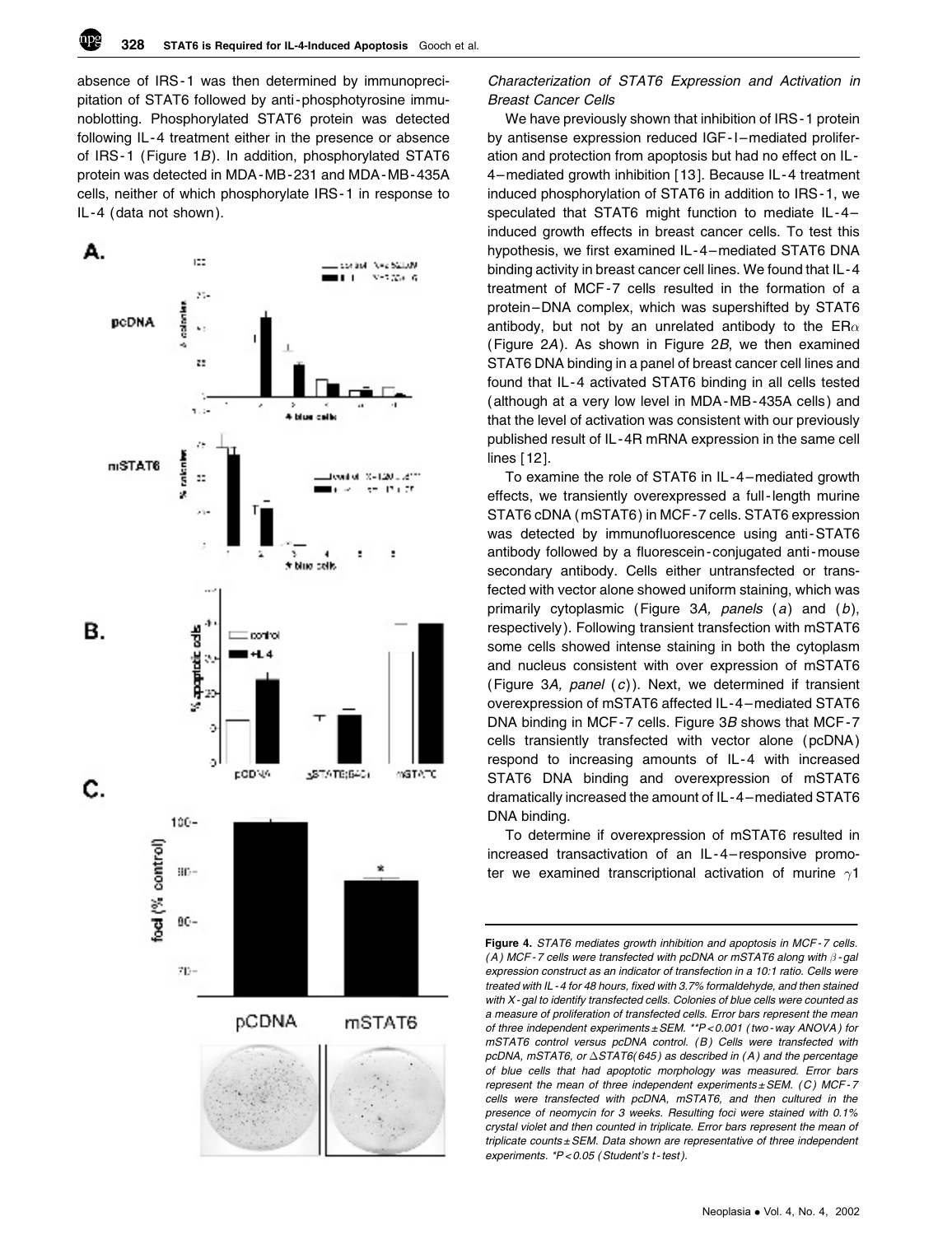immunoglobulin heavy - chain promoter cloned upstream of firefly luciferase (pKB350luc ). Figure 3C shows that addition of IL -4 resulted in an approximate 1.6 -fold induction of relative luciferase activity when cells were transfected with vector alone (pBL2 basic ), presumably through activation of endogenous STAT6. Transient overexpression of mSTAT6 enhanced IL-4-mediated induction and, conversely, transient transfection of antisense mSTAT6 (asSTAT6 ) resulted in inhibition of both IL-4-induced and basal promoter activity. Finally, in Figure 3D we show a dose - responsive increase in activation corresponding to increased expression of mSTAT6 in the presence of IL -4.

# The Role of STAT6 in IL - 4 –Mediated Growth Inhibition and Apoptosis

We next determined the role of STAT6 in IL-4-mediated growth inhibition and apoptosis. Because transient transfection of MCF -7 cells results in gene expression in a relatively small percentage of transfected cells, we used a single-cell proliferation assay that has been previously described [16,21]. MCF-7 cells cotransfected with a  $\beta$ galactosidase expression vector and pcDNA alone ( pcDNA ) or the mSTAT6 construct. After treatment with IL - 4 for 48 hours, the cells were stained with X-gal, and colonies of blue cells were examined for cell number. Cells transfected with vector alone had a mean of 2.52± 0.09 cells per colony, representing roughly two doublings in the absence of IL - 4  $(control)$  (Figure 4A). IL-4 treatment significantly reduced the mean number of blue cells per colony to  $2.33 \pm 0.16$  $(P< 0.05)$ . Interestingly, expression of mSTAT6 alone dramatically reduced the number of blue cells per colony compared to pcDNA (1.20 vs. 2.52,  $P<0.001$ ), and a small additive effect due to IL -4 was observed.

Using the single - cell proliferation assay, we also examined the effect of overexpression of mSTAT6 on IL -4 – induced apoptosis. To do this, we determined the percentage of blue cells that were apoptotic based on morphologic characteristics including reduced cytoplasm and chromatin condensation. Figure 4B shows that cells transfected with pcDNA responded to IL -4 with a two -fold increase in the number of cells undergoing apoptosis. In contrast, transfection of wild -type mSTAT6 resulted in a large increase in the basal rate of apoptosis, which was only slightly further increased by IL -4 treatment. To determine if inhibition of STAT6 function would block IL-4 induced apoptosis, we transfected cells with a dominant negative STAT6 construct that lacks the transactivation domain ( $\Delta \text{STAT6(645)}$ ). This construct inhibited transactivation of the murine  $\gamma$ 1 immunoglobulin heavy - chain promoter and STAT6 DNA binding induced by IL-4 (data not shown). Introduction of this  $\Delta \text{STAT6(645)}$  dominant negative construct into these cells eliminated IL -4 – induced apoptosis.

Taken together, these results suggested that overexpression of STAT6 was responsible for IL-4 effects in MCF-7 cells. Furthermore, overexpression of mSTAT6 was capable of inducing apoptosis in the absence of additional IL -4. Therefore, the ability of mSTAT6 to inhibit the growth of MCF -7 cells in a colony -forming assay was examined.



MCF -7 cells were transfected with pcDNA or mSTAT6 and then foci were allowed to form for 3 weeks under G418 selection (Figure 4C). Transfection of mSTAT6 significantly inhibited the number of foci  $(P<0.05)$  compared to transfection of vector alone. In contrast,  $\triangle \text{STAT6(645)}$  did not influence colony number in this assay.

#### **Discussion**

We have shown that IL-4 treatment results in growth inhibition and induction of apoptosis in human breast cancer cells [ 12]. These growth effects are associated with phosphorylation of two key components of distinct signaling pathways, IRS -1 and STAT6. We find activation of these two pathways occurs independently in breast cancer cells, consistent with findings made in hematopoietic cells [18,29]. Since we previously showed that inhibition of IRS-1 failed to abrogate IL -4 –mediated growth effects [ 13], we hypothesized that STAT6 may be mediating these effects. Inhibition of STAT6 function by a dominant negative construct blocked the ability of IL -4 to induce apoptosis. Moreover, overexpression of mSTAT6 alone inhibited proliferation, increased the basal rate of apoptosis, and inhibited focus formation of MCF - 7 cells. These findings show that STAT6 can induce apoptosis in breast cancer cells.

STAT6 is a cytoplasmic protein that dimerizes on phosphorylation, translocates to the nucleus, and activates transcription at specific promoter regions. There are several places in this signaling pathway where STAT6 may act to modulate cell survival. First, it is possible that STAT6 is interacting with other cytoplasmic proteins to impact growth or possibly cell death pathways. Although little is known about STAT proteins acting as cytoplasmic signal transducers, it has been reported that there is some cross talk between STAT proteins and the PI -3 kinase and Erk1/Erk2 MAPK pathways [ 1,9,30]. Unlike dimerization and transcriptional activation, which depend on tyrosine phosphorylation, interaction with these cytoplasmic pathways is associated with serine phosphorylation. Alternatively, the effects exerted by IL-4 in breast cancer cells may be due to transcriptional control of growth - and or death - regulating genes by STAT6. Consistent with this, Kaplan et al. [ 17] reported that STAT6 can modulate the transcription of the cyclin -dependent kinase inhibitor p27, thereby affecting cell growth. Finally, STAT6 action may be due to the specific nature of STAT6 -mediated control of gene expression. Unlike other transcription factors, STAT6 -mediated induction of transcription is associated with class - switch recombination [ 22,32]. This form of recombination involves introduction of double - strand breaks in the DNA followed by recombination of immunoglobulin receptor - coding sequences mediated by switch recombinases and potentially other proteins such as LR1 [4]. It is possible that components of this pathway are not expressed by breast cancer cells, resulting in STAT6 -mediated transcription coupled to DNA double - strand breaks but without resolution of the recombination event, resulting in programmed cell death.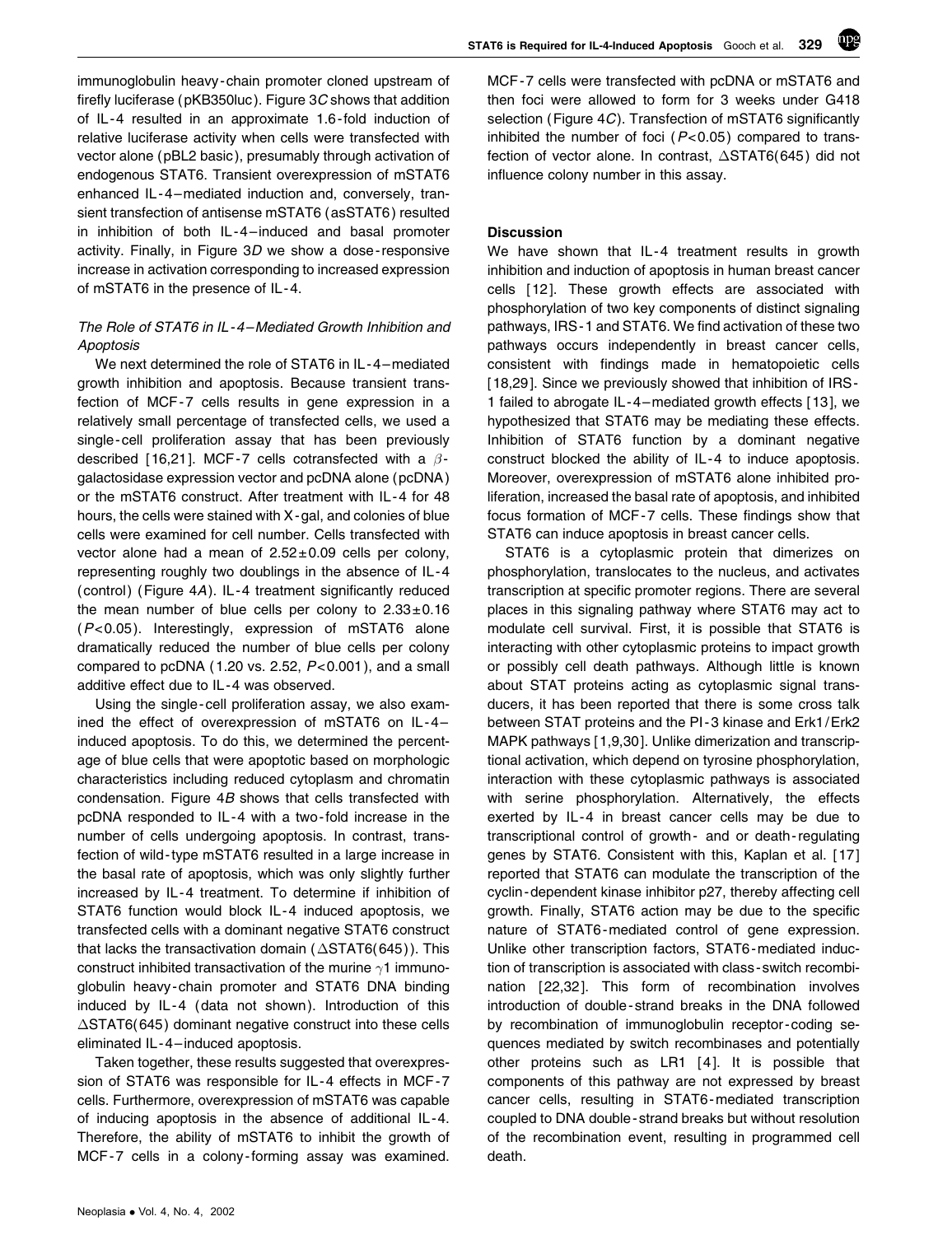

The data presented here suggest that STAT6 overexpression alone may be capable of inducing apoptosis, which is a novel result. In the single - cell proliferation assay, we observed a significant increase in the basal level of apoptosis when mSTAT6 was expressed, which was further increased in the presence of IL -4. It appears that STAT6 alone, in the absence of additional exogenous IL -4, is capable of inducing apoptosis. There are several possible explanations for this result. First, transient expression of mSTAT6 in MCF -7 cells resulted in a dramatic increase in IL -4 –mediated STAT6 DNA binding (Figure 3B); compare 1 ng/ml IL-4 in the pcDNA-transfected lane with 1 ng/ml IL-4 in the mSTAT6-transfected lane). There was no detectable binding of STAT6 in the absence of IL -4, indicating that overexpression alone is not sufficient for activation of STAT6 DNA binding and that MCF -7 cells likely do not produce IL - 4, consistent with previously published findings [ 36]. However, the dramatic increase in IL -4 –mediated binding may explain the inhibition of focus formation in full serum by STAT6 overexpression observed in Figure 4C as full serum may contain IL-4 in addition to many other cytokines and growth factor.

In contrast to the previous findings by Chang et al. [ 5], we were unable to demonstrate IL-4-induced activation of STAT1 in breast cancer cells ( data not shown ). Whereas we have shown that interferon  $\gamma$  in breast cancer cells activates STAT1 and causes growth inhibition [ 11], IL -4 is unable to activate this pathway. As suggested by Chang et al., differences in STAT activation are likely responsible for the different biologic effects of IL-4 in cells. It appears that IL-4 causes growth inhibition of both breast and colon cancer cells despite activating different STAT pathways.

Due to toxicity observed in phase I and II clinical trials for IL -4 [ 6,39], IL -4 may never be a feasible therapeutic agent, despite its antitumor capabilities in vitro and in in vivo animal models. Therefore, the signaling pathway required for IL -4 – mediated growth effects may be a source of novel therapeutic targets. As such, it will be very important to define what specific target genes are activated in response to STAT6. As with many important signaling molecules in breast cancer cells, including IGF -IR and IRS -1 [ 3,20], it will be crucial to determine if there is prognostic significance associated with STAT6 expression in human breast tumors. These are important areas of future investigation that may yield new therapeutic insights for regulating the growth of breast tumors and potentially other human cancers.

#### Acknowledgements

The authors thank J. Ludes -Meyers for technical assistance and M. Berton for helpful discussion.

#### References

- [1] Al-Shami A, and Naccache P (1999). Granulocyte-macrophage colony - stimulating factor - activated signaling pathways in human neutrophils. Involvement of Jak2 in the stimulation of phosphatidylinositol 3- kinase. J Biol Chem 274, 5333-38.
- [2] Blais Y, Gingras S, Haagensen DE, Labrie F, and Simard J (1996).

Interleukin - 4 and interleukin - 13 inhibit estrogen - induced breast cancer cell proliferation and stimulate GCDFP - 15 expression in human breast cancer cells. Mol Cell Endocrinol 121, 11 – 18.

- [3] Bonneterre J, Peyrat J, Beuscart R, and Demaille A (1990). Prognostic significance of insulin - like growth factor I receptors in human breast cancer. *Cancer Res* 50, 6931-35.
- [4] Brys A, and Maizels N (1994). LR1 regulates c-myc transcription in B - cell lymphomas. Proc Natl Acad Sci 91, 4915 – 19.
- [5] Chang TLY, Peng XB, and Fu XY (2000). Interleukin 4 mediates cell growth inhibition through activation of Stat1. J Biol Chem 275, 10212-17.
- [6] Gilleece M, Scarffe J, Ghoch A, Heyworth C, Bonnem E, Testa N, Stern P, and Dexter T (1992). Recombinant human interleukin 4 (IL - 4 ) given as daily subcutaneous injections  $-$  a phase I dose toxicity trial. Br J Cancer 66, 204 – 10.
- [7] Gingras S, Cote S, and Simard J (2000). Multiple signaling pathways mediate interleukin - 4 – induced 3 beta - hydroxysteroid dehydrogenase / delta( 5 ) - delta( 4 ) isomerase type 1 gene expression in human breast cancer cells. Mol Endocrinol 14, 229 – 40.
- [8] Gold M, Duronio V, Saxena S, Schrader J, and Aebersold R (1994). Multiple cytokines activate phosphatidylinositol 3 - kinase in hematopoietic cells. Association of the enzyme with various tyrosine phosphorylated proteins. J Biol Chem 269, 5403-12.
- [9] Gollob J, Schnipper C, Murphy E, Ritz J, and Frank D (1999). The functional synergy between IL-12 and IL-2 involves p38 mitogenactivated protein kinase and is associatd with the augmentation of STAT serine phosphorylation. J Immunol 162, 4472-81.
- [10] Golumbek PT, Lazenby AJ, Levitsky HI, Jaffee LM, Karasuyama H, Baker M, and Pardoll DM (1991). Treatment of established renal cancer by tumor cells engineered to secrete interleukin - 4. Science 254, 713 – 16.
- [11] Gooch J, Herrera R, and Yee D (2000). The role of p21 in interferon gamma-induced growth inhibition in human breast cancer cells. Cell Growth Differ 6, 335 – 42.
- [12] Gooch J, Lee AV, Yee D (1998). Interleukin 4 inhibits growth and induces apoptosis in human breast cancer cells. Cancer Res 58, 4199 – 205.
- [13] Gooch JL, Lee AV, Christy BA, and Yee D. The role of insulin receptor substrate - 1 (IRS - 1) in insulin - like growth factor - I (IGF - I) – and interleukin - 4 (IL - 4) – mediated effects in human breast cancer. Endocrinology Under revision.
- [14] Ihle JN (1995). Cytokine receptor signalling. Nature 377, 591-94.
- [15] Jackson JG, White MF, and Yee D (1998). Insulin receptor-substrate-1 ( IRS - 1 ) is the predominant signaling molecule activated by insulin like growth factor-I (IGF-I), insulin, and interleukin-4 (IL-4) in estrogen receptor positive human breast cancer cells. J Biol Chem 273, 9994 – 10003.
- [16] Jung Y K, Miura M, and Yuan J (1996). Suppression of interleukin 1  $\beta$ - converting enzyme – mediated cell death by insulin-like growth factor. J Biol Chem 271, 5112-17.
- [17] Kaplan M, Daniel C, Schindler U, and Grusby M (1998). Stat proteins control lymphocyte proliferation by regulating  $p27^{kip1}$  expression. Mol Cell Biol 18, 1996 – 2003.
- [18] Kotanides H, Moczygemba M, White M, and Reich N (1995). Characterization of the interleukin - 4 nuclear activated factor / STAT and its activation independent of the insulin receptor substrate proteins. J Biol Chem 270, 19481 – 86.
- [19] Lee A, Gooch J, Osterreich S, Guler B, and Yee D (2000). IGF-I – induced degradation of insulin receptor substrate - 1 is mediated by the 26S proteosome and blocked by phosphatidylinositol 3'-kinase inhibition. Mol Cell Biol 5, 1489 – 96.
- [20] Lee A, Jackson J, Gooch J, Hilsenbeck S, Coronado-Heinsohn E, Osborne C, and Yee D (1999). Enhancement of the insulin - like growth factor pathway by estrogen in human breast cancer cells. Mol Endocrinol 13, 787 – 96.
- [21] Liu Y, Lehar S, Corvi C, Payne G, and O'Connor R (1998). Expression of the insulin - like growth factor I receptor C terminus as a myristylated protein leads to induction of apoptosis in tumor cells. Cancer Res 58,  $570 - 76.$
- [22] Lorenz M, Jung S, and Radbrunch A (1995). How cytokines control immunoglobulin class switching. Behring Inst Mitt 9, 97-102.
- [23] Lu B, Reichel M, Fisher DA, Smith JF, and Rothman P (1997). Identification of a STAT6 domain required for IL - 4 – induced activation of transcription. J Immunol 158, 1255-64.
- [24] Mat I, Larche M, Melcher D, and Ritter MA (1990). Tumour associated upregulation of the IL-4 receptor complex. Br J Cancer Suppl 10, 96-98.